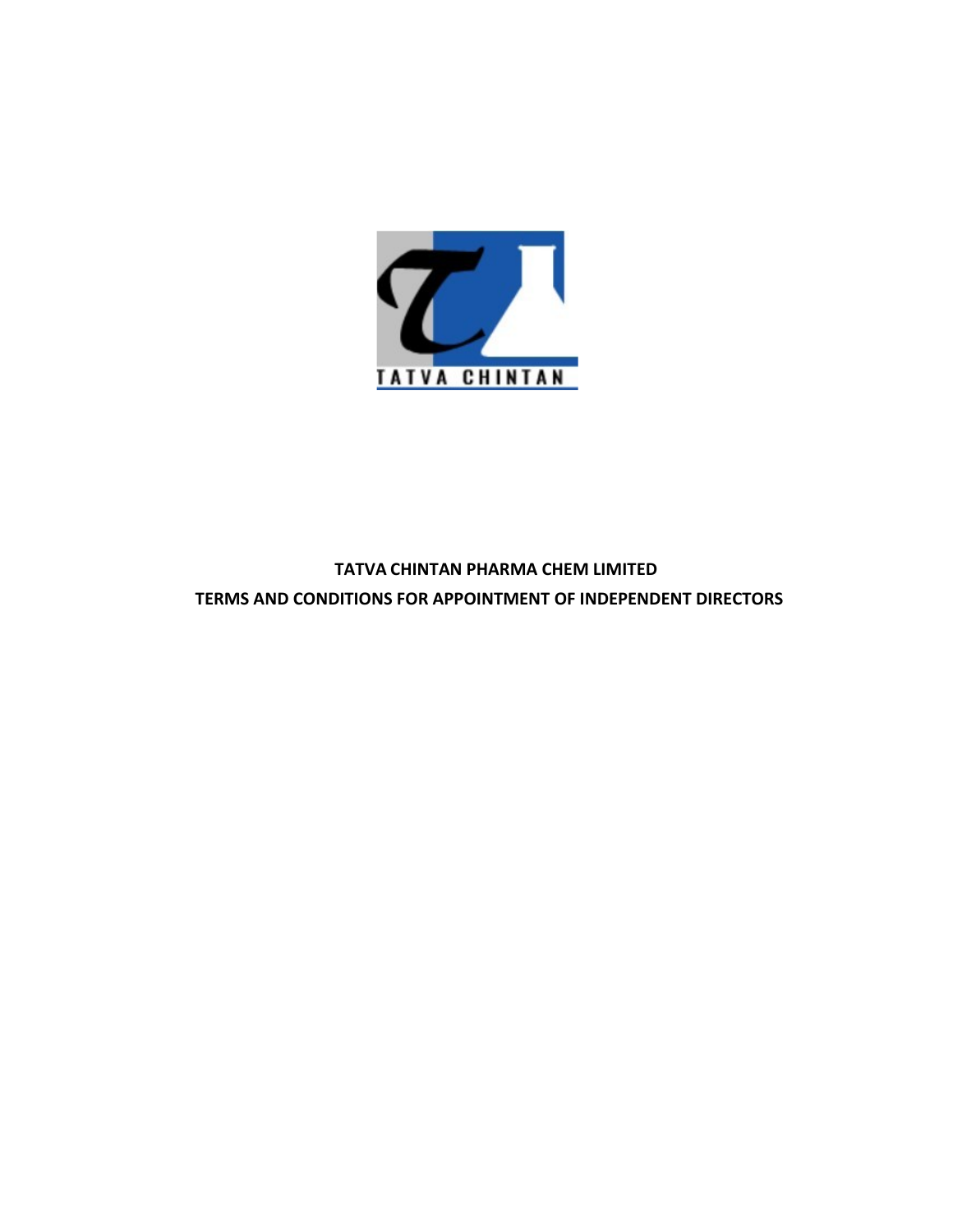(Following are the material terms and conditions for appointment of Independent Directors of<br>theCompany and Specimen letter of appointment)<br>It is our pleasure to inform you of your appointment as an Independent Director (u (Following are the material terms and conditions for appointment of Independent Directors of<br>theCompany and Specimen letter of appointment)<br>It is our pleasure to inform you of your appointment as an Independent Director (u (Following are the material terms and conditions for appointment of Independent Directors of<br>theCompany and Specimen letter of appointment)<br>It is our pleasure to inform you of your appointment as an Independent Director (u (Following are the material terms and conditions for appointment of Independent Directors of<br>theCompany and Specimen letter of appointment)<br>It is our pleasure to inform you of your appointment as an Independent Director (u (Following are the material terms and conditions for appointment of Independent Directors of<br>theCompany and Specimen letter of appointment)<br>It is our pleasure to inform you of your appointment as an Independent Director (u (Following are the material terms and conditions for appointment of Independent Directors of<br>theCompany and Specimen letter of appointment)<br>It is our pleasure to inform you of your appointment as an Independent Director (u (Following are the material terms and conditions for appointment of Independent Directors of<br>the<br>Company and Specimen letter of appointment)<br>It is our pleasure to inform you of your appointment as an Independent Director ( (Following are the material terms and conditions for appointment of Independent Directors of<br>the<br>Company and Specimen letter of appointment)<br>It is our pleasure to inform you of your appointment as an Independent Director ( (Following are the material terms and conditions for appointment of Independent Directors of<br>the<br>Company and Specimen letter of appointment)<br>It is our pleasure to inform you of your appointment as an Independent Director ( (Following are the material terms and conditions for appointment of Independent Directors of<br>the<br>Company and Specimen letter of appointment)<br>It is our pleasure to inform you of your appointment as an Independent Director ( (Following are the material terms and conditions for appointment of Independent Directors of the<br>Company and Specimen letter of appointment)<br>It is our pleasure to inform you of your appointment as an Independent Director ( (Following are the material terms and conditions for appointment of Independent Directors of<br>theCompany and Specimen letter of appointment)<br>It is our pleasure to inform you of your appointment as an Independent Director (u tegory of Non-Executive Independent Director) by the Board of Directors (the Board) of<br>the Chintan Pharma Chem Limited ("the company" or "TCPCL") (formerly known as Tatva<br>initan Pharma Chem Private Limited) based on your c Thintan Pharma Chem Limited ("the company" or "TCPCL") (formerly known as Tatva<br>
Pharma Chem Private Limited) based on your confirmation and consent letter to act as<br>
pendent Director, we hereby confirm that you meet the c Pharma Chem Private Limited) based on your confirmation and consent letter to act as<br>pendent Director, we hereby confirm that you meet the criteria of "independence" as<br>ned under Section 149(6) and Schedule IV of the Compa pendent Director, we hereby confirm that you meet the criteria of "independence" as<br>ned under Section 149(6) and Schedule IV of the Companies Act, 2013 ("2013 Act")<br>with the Rules framed thereunder and Regulation 16(1)(b) ned under Section 149(6) and Schedule IV of the Companies Act, 2013 ("2013 Act")<br>
with the Rules framed thereunder and Regulation 16(1)(b) of the Securities and<br>
ge Board of India (Listing Obligations and Disclosure Requir

# 1. Appointment

with the Rules framed thereunder and Regulation 16(1)(b) of the Sec<br>ge Board of India (Listing Obligations and Disclosure Requirements) Regula<br>CDR")as amended from time to time. This letter of appointment sets out the<br>ons court put and the companison of the company has been approved by<br>cointment<br>considerated as an independent Director of the company has been approved by<br>the Board of Directors.<br>Based on the recommendation of the Board of Dir oins covering your opponuulation which are as solocys...<br>
Ontiment<br>
Your appointment as an Independent Director of the company has been approved by<br>
the Board of Directors.<br>
Based on the recommendation of the Board of Dire ointment<br>
Your appointment as an Independent Director of the company has been approved by<br>
the Board of Directors.<br>
Based on the recommendation of the Board of Directors, your appointment as<br>
Independent Director is approv

1.2 Your appointment is also subject to the maximum permissible Directorships, 2013<br>1.2 Your appointment which are as follows::<br>
1.1 Your appointment as an Independent Director of the company has been approved by<br>
1.1 Your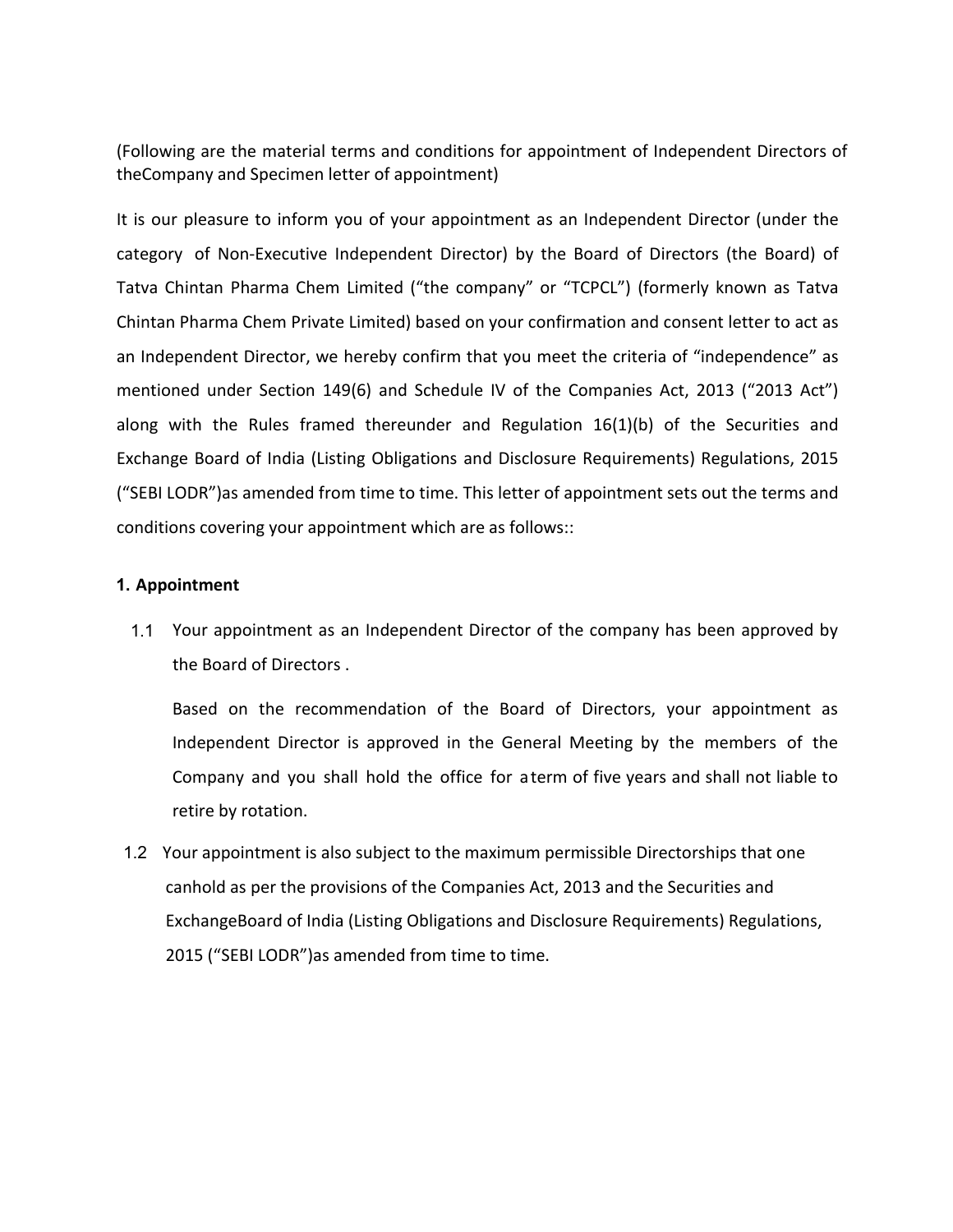- 1.3 The term 'Independent Director' should be construed as defined under the<br>Companies Act, 2013 and the Securities and Exchange Board of India (Listing Obligations<br>and Disclosure Requirements) Regulations, 2015 ("SEBI LOD The term **'Independent Director'** should be construed as defined under the<br>Companies Act, 2013 and the Securities and Exchange Board of India (Listing Obligations<br>and Disclosure Requirements) Regulations, 2015 ("SEBI LODR" Fine term **'Independent Director'** should be construed as defined under the<br>Companies Act, 2013 and the Securities and Exchange Board of India (Listing Obligations<br>and Disclosure Requirements) Regulations, 2015 ("SEBI LODR The term **'Independent Director'** should be construed as defined Companies Act, 2013 and the Securities and Exchange Board of India (List and Disclosure Requirements) Regulations, 2015 ("SEBI LODR") as amence time .<br>The Co 1.4 The term **Company has adopted the Scrutter** Should be construed as defined under the Companies Act, 2013 and the Securities and Exchange Board of India (Listing Obligations and Disclosure Requirements) Regulations, 201 Independent Director' should be construed as defined under the Companies Act, 2013 and the Securities and Exchange Board of India (Listing Obligations and Disclosure Requirements) Regulations, 2015 ("SEBI LODR") as amended the term **'independent Director'** should be construed as defined under the companies Act, 2013 and the Securities and Exchange Board of India (Listing Obligations and Disclosure Requirements) Regulations, 2015 ("SEBI LODR" he term **'Independent Director'** should be construed as defined under<br>Companies Act, 2013 and the Securities and Exchange Board of India (Listing Obligation<br>Indian Disclosure Requirements) Regulations, 2015 ("SEBI LODR") a 1.3 The term **'Independent Director'** should be construed as defined under the<br>
Companies Act, 2013 and the Securities and Exchange Board of India (Listing Obligations<br>
and Disclosure Requirements) Regulations, 2015 ("SEBI The term **'Independent Director'** should be construed as defined under the Companies Act, 2013 and the Securities and Exchange Board of India (Listing Obligations and Disclosure Requirements) Regulations, 2015 ("SEBI LODR"
- Ine term "**independent Director**" should be construed as defined under the<br>Companies Act, 2013 and the Securities and Exchange Board of India (Listing Obligations<br>and Disclosure Requirements) Regulations, 2015 ("SEBI LODR" Companies Act, 2013 and the Securities and Exchange Board of India (Listing Obligations<br>and Disclosure Requirements) Regulations, 2015 ("SEBI LODR") as amended from time to<br>time.<br>The Company has adopted the provisions with
- 1.5 You are considered to be an Independent Director and will be iden<br>
Annual Report and other documentations of the Company. If circums<br>
you believe that your independence may be in doubt or may be in q<br>
bring this matter

# 2. Committees

The Company has adopted the provisions with respect to appointment and tenure of Independent Directors which is consistent with the Companies Act, 2013. Accordingly, the Independent Directors will serve for not more than t more existing Board Committees or any such Committee that may be subject to the application of the dependent Directors which is consistent with the Companies Act, 2013. Accordingly, the Independent Directors will serve for meepennent briectors winth is consistent with the companies Act, 2013. Actoromgly,<br>the Independent Directors will serve for not more than two terms of five years each on<br>the Board of the Company.<br>You are considered to be a regulations.

2.1 Annual Report and other documentations of the Company. If circumstances change, and<br>
2. Committees<br>
2. Committees<br>
2. Committees<br>
2. Committees<br>
2. Committees<br>
2. Committees<br>
2. Committees<br>
2. Committees<br>
2. Committees vou believe that your independence may be in doubt or may be in question, you should<br>bring this matter to urgent attention of the Board as soon as possible.<br> **mumittees**<br>
The Board of Directors may, if it deems fit, invite bring this matter to urgent attention of the Board as soon as possible.<br> **The Board of Directors** may, if it deems fit, invite you for being appointed on one or<br>
morre existing Board Committees or any such Committee that m Ensuring and of Directors may, if it deems fit, invite you for being appointed on one or<br>more existing Board Committees or any such Committee that may be set up in the<br>future. Your appointment on such Committee(s) will be mmittees<br>The Board of Directors may, if it deems fit, invite you for being appointed on one or<br>more existing Board Committees or any such Committee that may be set up in the<br>future. Your appointment on such Committee(s) wi The Board of Directors may, if it deems fit, invite you for being appointed on one or<br>more existing Board Committees or any such Committee that may be set up in the<br>future. Your appointment on such Committee(s) will be sub more existing Board Committees or any such Committee that may be set up in the<br>future. Your appointment on such Committee(s) will be subject to the applicable<br>regulations.<br>Me Commitment<br>As a Non-Executive Director you are future. Your appointment on such Committee(s) will be subject to the applicable<br>regulations.<br>**me Commitment**<br>As a Non-Executive Director you are expected to bring objectivity and independence of<br>view to the Board's discuss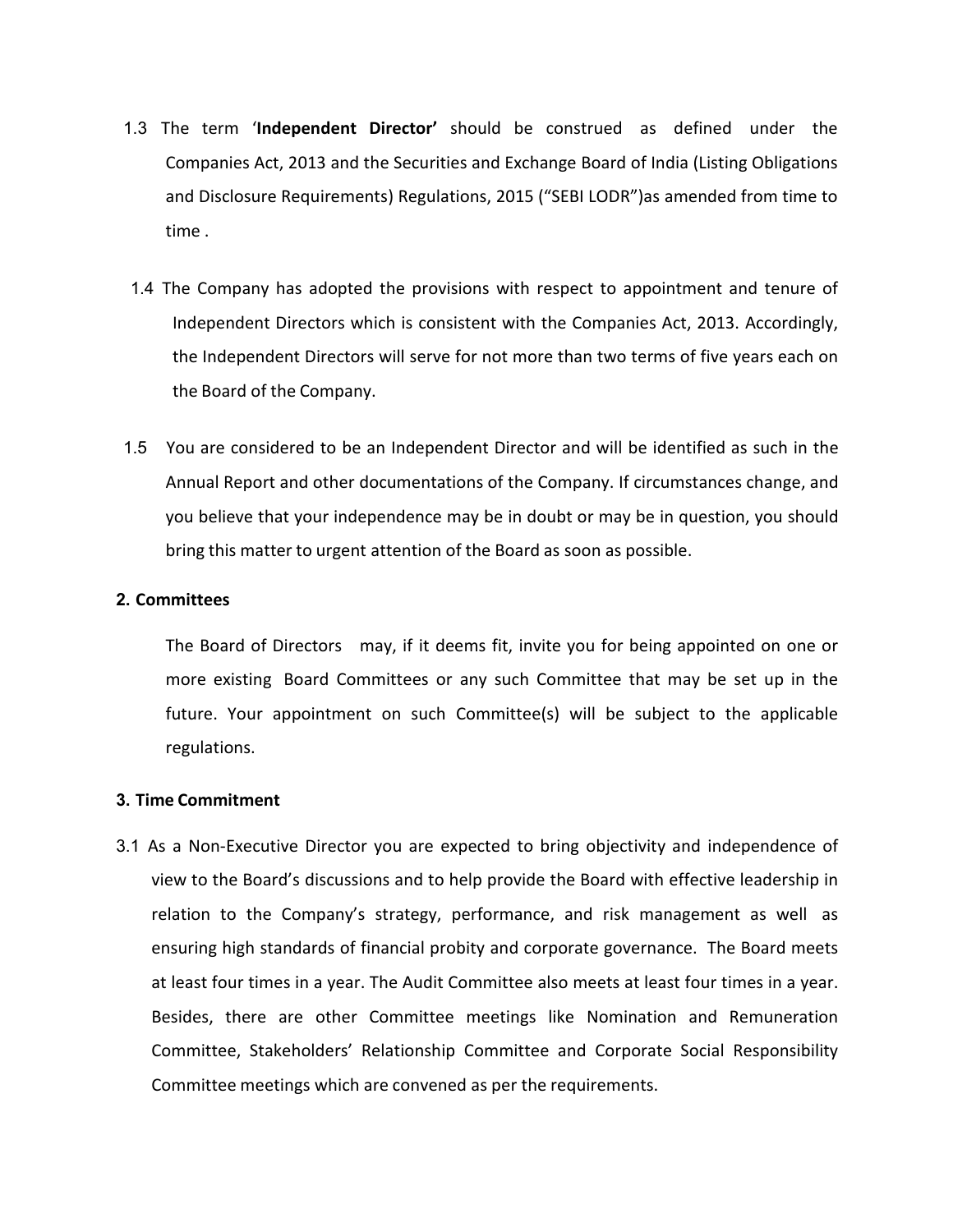- 3.2 You will be expected to attend meetings of the Board of Directors, meetings of<br>Committeesto which you may be appointed and Shareholders' meetings and to devote<br>such time to your duties, as appropriate for you to discha You will be expected to attend meetings of the Board of Directors, meetings of<br>Committeesto which you may be appointed and Shareholders' meetings and to devote<br>such time to your duties, as appropriate for you to discharge Such will be expected to attend meetings of the Board of Directors, meetings of<br>Committeesto which you may be appointed and Shareholders' meetings and to devote<br>such time to your duties, as appropriate for you to discharge You will be expected to attend meetings of the Board of Directors, meetings of<br>Committeesto which you may be appointed and Shareholders' meetings and to devote<br>such time to your duties, as appropriate for you to discharge Nou will be expected to attend meetings of the Board of Directors, meetings of<br>Committeesto which you may be appointed and Shareholders' meetings and to devote<br>such time to your duties, as appropriate for you to discharge (ou will be expected to attend meetings of the Board of Directors, meetings of<br>Committeesto which you may be appointed and Shareholders' meetings and to devote<br>such time to your duties, as appropriate for you to discharge 390010. 3.2 You will be expected to attend meetings of the Board of Directors, meetings of<br>
Committeesto which you may be appointed and Shareholders' meetings and to devote<br>
such time to your duties, as appropriate for you to disc From Will be expected to attend meetings of the Board of Directors, meetings of<br>Committeesto which you may be appointed and Shareholders' meetings and to devote<br>such time to your duties, as appropriate for you to discharge 3.2 You will be expected to attend meetings of the Board of Director<br>Committeesto which you may be appointed and Shareholders' meeting:<br>such time to your duties, as appropriate for you to discharge your du<br>Ordinarily, all Committeesto which you may be appointed and Shareholders' meetings and to devote<br>such time to your duties, as appropriate for you to discharge your duties effectively.<br>Ordinarily, all meetings are held at registered office such time to your duties, as appropriate for you to discharge your duties effectively.<br>Ordinarily, all meetings are held at registered office of the company situated at Plot<br>No 502/17 GIDC Estate Ankleshwar GIDC Ankleshwar Ordinarily, all meetings are held at registered office of the company situated at Plot<br>No 502/17 GIDC Estate Ankleshwar GIDC Ankleshwar Bharuch GJ 393002 IN and<br>Corporate office of the Company situated at Plot no 353,GIDC,
- Board.

under: 390010.<br>
By accepting this appointment, you confirm that you are able to allocate sufficient time to<br>
meet the expectations of your role as an Independent Director to the satisfaction of the<br>
Board.<br> **Role and Duties**<br>
You II. You shall act in accordance with the Company's Articles care, skill and diligence.<br>
INCO and Duties<br>
Note and Duties<br>
Note and Duties<br>
Note and Duties<br>
Note and Duties<br>
Note and Duties<br>
Note and duties will be those no y accepting this appointment, you continent and you are able to allocate sumcent time to<br>eneet the expectations of your role as an independent Director to the satisfaction of the<br>leand Duties<br>ar role and duties will be tho Board.<br> **Role and Duties**<br>
Your role and duties will be those normally required of a Non-Executive Independent<br>
Director and Schedule IV of the Companies Act, 2013. There are certain duties prescribed<br>
for all Directors, b Internal Dutties<br>
Your role and duties will be those normally required of a Non-Executive Independent<br>
Director and Schedule IV of the Companies Act, 2013. There are certain duties prescribed<br>
for all Directors, both Execu ile and Duties<br>our role and duties will be those normally required of a Non-Executive Independent<br>irector and Schedule IV of the Companies Act, 2013. There are certain duties prescribed<br>or all Directors, both Executive and our role and duties will be those normally required of a Non-Executive Independent<br>irector and Schedule IV of the Companies Act, 2013. There are certain duties prescribed<br>or all Directors, both Executive and Non-Executive, Director and Schedule IV of the Companies Act, 2013. There are certain duties prescribed<br>for all Directors, both Executive and Non-Executive, which are fiduciary in nature and are as<br>under:<br>1. You shall act in accordance w

- 
- 
- 
- or all Directors, both Executive and Non-Executive, which are fiduciary in nature and are as<br>
nder:<br>
You shall act in accordance with the Company's Articles of Association.<br>
You shall act in good faith in order to promote I. You shall act in accordance with the Company's Articles of Association.<br>
II. You shall act in good faith in order to promote the objects of the Company for the<br>
benefitof its members as a whole, and in the best interest
- 
- 
- I. You shall act in accordance with the Company's Articles of Association.<br>
II. You shall act in good faith in order to promote the objects of the Company for the<br>
benefitof its members as a whole, and in the best interest You shall act in accordance with the Company's Articles of Association.<br>
You shall act in good faith in order to promote the objects of the Company for the<br>
benefitof its members as a whole, and in the best interest of the You shall act in good faith in order to promote the objects of the Company for the<br>benefitof its members as a whole, and in the best interest of the Company.<br>You shall discharge your duties with due and reasonable care, sk Fou shall act in good latin in order to promote the objects of the Company.<br>
You shall discharge your duties with due and reasonable care, skill and diligence.<br>
You shall not involve yourself in a situation in which you ma LODR").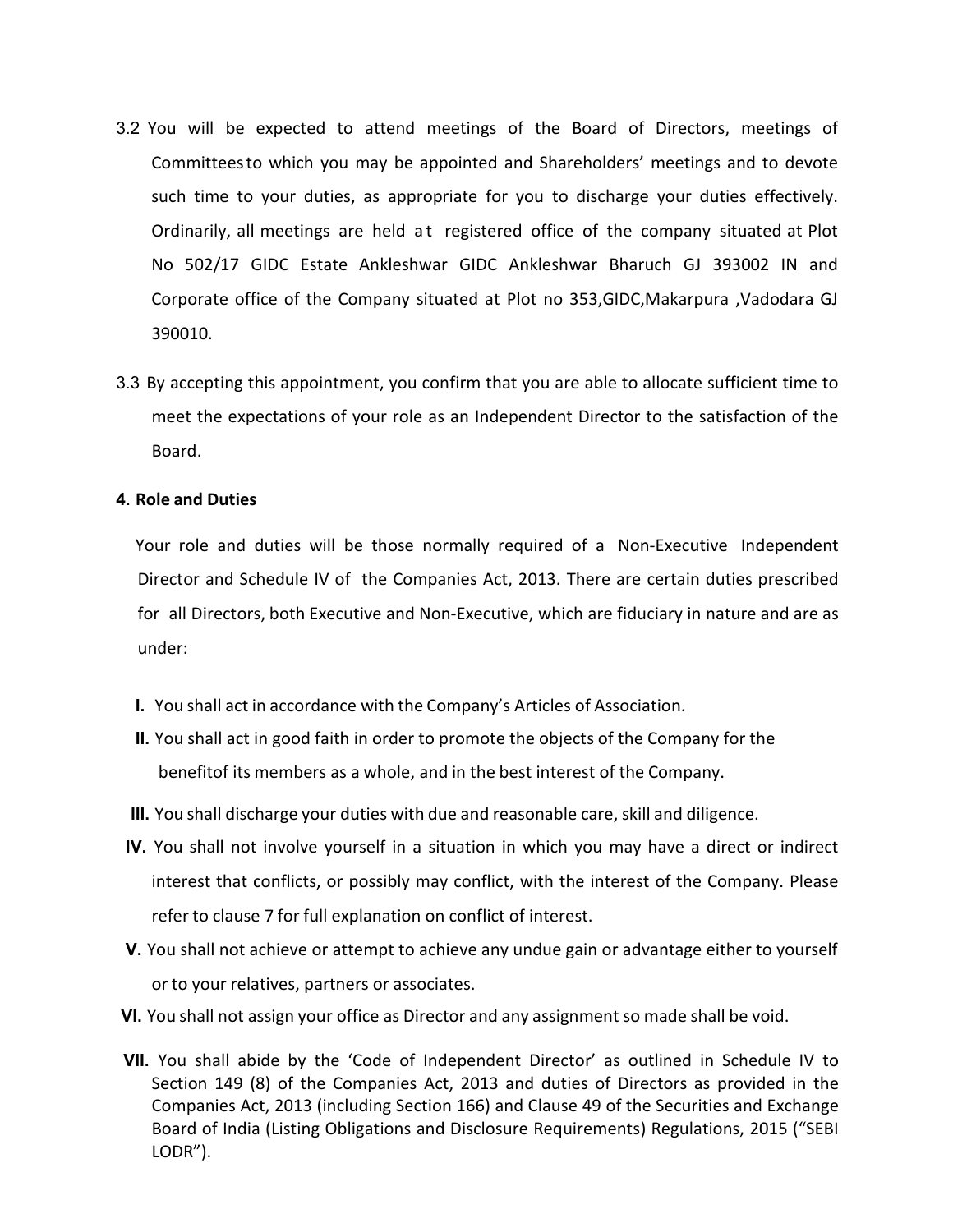VIII. You will also be responsible for providing guidance in the area of your expertise.<br>There are certain roles, functions and duties prescribed for all Independent Directors, which are<br>listed in the 'Code for Independent **VIII.** You will also be responsible for providing guidance in the area of your expertise.<br>There are certain roles, functions and duties prescribed for all Independent Directors, which are<br>listed in the 'Code for Independe **VIII.** You will also be responsible for providing guidance in the area of your expertise.<br>There are certain roles, functions and duties prescribed for all Independent Directors, which are<br>listed in the 'Code for Independe **VIII.** You will also be responsible for providing guidance in the area of your expertise.<br>There are certain roles, functions and duties prescribed for all independent Directors, which are<br>listed in the 'Code for Independe **VIII**. You will also be responsible for providing guidance in the area of your expertise.<br>There are certain roles, functions and duties prescribed for all Independent Directors, which are<br>listed in the 'Code for Independe **VIII.** You will also be responsible for providing guidance in the area of your expertise.<br>There are certain roles, functions and duties prescribed for all Independent Directors, which are<br>listed in the 'Code for Independe **VIII.** You will also be responsible for providing guidance in the area of your expertise.<br>There are certain roles, functions and duties prescribed for all Independent Directors, which are<br>listed in the 'Code for Independe **VIII.** You will also be responsible for providing guidance in the area of your expertise.<br>There are certain roles, functions and duties prescribed for all Independent Directors, which are<br>listed in the 'Code for Independe **VIII.** You will also be responsible for providing guidance in the area of your expertise.<br>There are certain roles, functions and duties prescribed for all Independent Directors, which are<br>listed in the "Code for Independe **VIII.** You will also be responsible for providing guidance in the area of your expert<br>There are certain roles, functions and duties prescribed for all Independent Directisted in the 'Code for Independent Directors' as out **VIII.** You will also be responsible for providing guidance in the area of your expertise.<br>
There are certain roles, functions and duties prescribed for all Independent Directors, which are<br>
listed in the "Code for Indepen VIII. You will also be responsible for providing guidance in the area of your expertise.<br>There are certain roles, functions and duties prescribed for all Independent Directors, which a<br>listed in the 'Code for Independent D There are certain roles, functions and duties prescribed for all Independent Directors, which are<br>listed in the 'Code for Independent Directors' as outlined in Schedule IV to the Companies Act,<br>2013. You shall abide by the Infere are certain fores, functions and outers prescribed or all ineperatent Directors, which are and the Code for Independent Directors' as outlined in Schedule IV to the Companies Act,<br>2013. You shall abide by the said '

defensible;

Irom une to tume to the extent relevant and applicable to your role. The present code is<br>annexedhereto as Annexure A.<br>In addition to the above requirements applicable to all Directors, the role of the Non-Executive<br>Directo annexedneted as Annexure A.<br>
In addition to the above requirements applicable to all Directors, the role of the Non-Executive<br>
Director has the following key elements:<br> **Strategy:** Non-Executive Directors should constructi In addition to the above requirements applicable to all Directors, the role of the Non-Executive<br>Director has the following key elements:<br> **Strategy:** Non-Executive Directors should constructively contribute and help to de Director has the following key elements:<br>
Strategy: Non-Executive Directors should constructively contribute and help to develop<br>
proposals on strategy;<br>
Performance: Non-Executive Directors should scrutinise the performan Strategy: Non-Executive Directors should constructively contribute and help to develop<br>proposals on strategy;<br>Performance: Non-Executive Directors should scrutinise the performance of management in<br>meeting agreed goals and

**Strategy:** Non-Executive Directors should constructively contribute and help to develop<br>proposals on strategy;<br>**Performance:** Non-Executive Directors should scrutinise the performance of management in<br>meeting agreed goals **Performance:** Non-Executive Directors should scrutinise the performance of management in<br> **Risk:** Non-Executive Directors should satisfy themselves on the integrity of financial<br>
information and that financial controls an **Performance:** Non-Executive Directors should scrutinise the performance of management in meeting agreed goals and objectives;<br> **Risk:** Non-Executive Directors should satisfy themselves on the integrity of financial inform meeting agreed goals and objectives;<br> **Risk:** Non-Executive Directors should satisfy themselves on the integrity of financial<br>
information and that financial controls and systems of risk management are robust and<br>
defensib **Risk:** Non-Executive Directors should satisfy themselves on the integrity of filmformation and that financial controls and systems of risk management are robus defensible;<br> **People:** Non-Executive Directors are responsibl **KISK:** Non-Executive Directors should satisfy themselves on the integrition-information and that financial controls and systems of risk management defensible;<br>defensible;<br>**People:** Non-Executive Directors are responsible

derensiole;<br> **People:** Non-Executive Directors and have a prime role in appointing, and where<br>
remuneration of Executive Directors and have a prime role in appointing, and where<br>
recessary, removing Executive Directors rad ople: Non-Executive Directors are responsible for determining appropriate levels of meneration of Executive Directors and have a prime role in appointing, and where cessary, removing Executive Directors and in succession p nuneration or sexetutve Directors and nave a prime role in appointing, and where<br>cessary, removing Executive Directors take responsibility for the processes for accurately<br>orting: Non-Executive Directors take responsibilit orting: Non-Executive Directors take responsibility for the processes for accurately<br>orting on performance and the financial position of **Tatva Chintan Pharma Chem**<br>ted;(formerly known as **Tatva Chintan Pharma Chem Private** orting: Non-Executive Directors take responsibility for the processes for accurately on performance and the financial position of Tatwa Chintan Pharma Chem the financial position of Tatwa Chintan Pharma Chem philance: Nontime.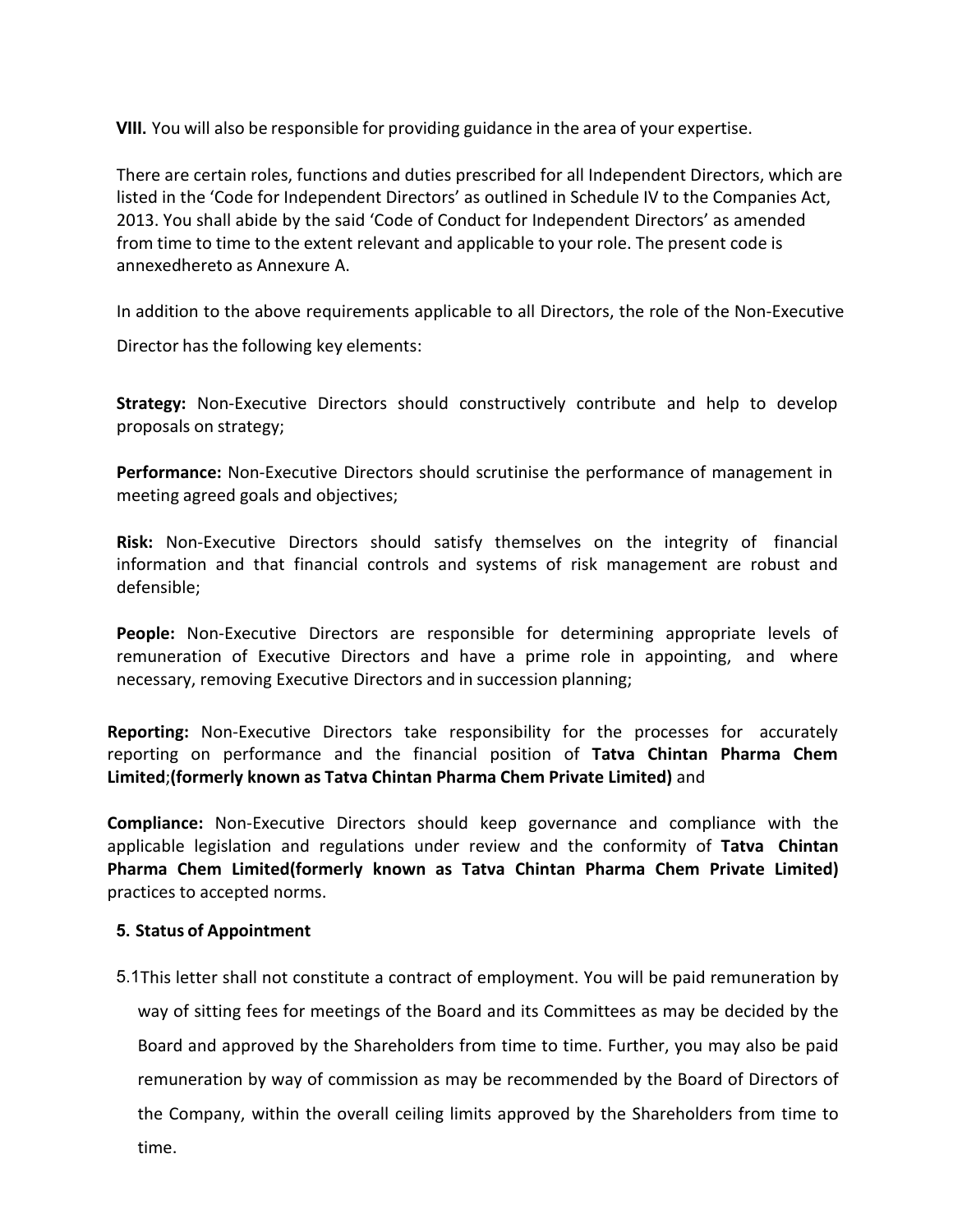5.2 The sitting fees presently paid to the Non-Executive Independent Director is Rs. 10,000/-<br>per meeting of the Committee and Rs. 25, 000/- per meeting of the Board.<br>6. Reimbursement of Expenses Per meeting of the Committee and Rs. 25, 000/- per meeting of the Board.<br>Reimbursement of Expenses<br>In addition to the remuneration described in paragraph 5, the Company will during the

5.2 The sitting fees presently paid to the Non-Executive Independent Director is Rs. 10<br>
per meeting of the Committee and Rs. 25, 000/- per meeting of the Board.<br> **6. Reimbursement of Expenses**<br>
In addition to the remunera In a sitting fees presently paid to the Non-Executive Independent Director is Rs. 10,000/-<br>per meeting of the Committee and Rs. 25, 000/- per meeting of the Board.<br>**Reimbursement of Expenses**<br>In addition to the remuneratio Period of your appointment, reimburse you for travel, the compare is Rs. 10,000/-<br>per meeting of the Committee and Rs. 25, 000/- per meeting of the Board.<br>**Reimbursement of Expenses**<br>In addition to the remuneration describ Proper meeting of the Committee and Rs. 25, 000/- per meeting of the Board.<br> **Reimbursement of Expenses**<br> **Reimbursement of Expenses**<br>
In addition to the remuneration described in paragraph 5, the Company will during the<br> 5.2 The sitting fees presently paid to the Non-Executive Independent Director<br>per meeting of the Committee and Rs. 25, 000/- per meeting of the Board.<br>**6. Reimbursement of Expenses**<br>In addition to the remuneration describe

- 5.2 The sitting fees presently paid to the Non-Executive Independent Director is Rs. 10,000/-<br>per meeting of the Committee and Rs. 25, 000/- per meeting of the Board.<br>**6. Reimbursement of Expenses**<br>In addition to the remun The sitting fees presently paid to the Non-Executive Independent Director is Rs. 10,000/-<br>per meeting of the Committee and Rs. 25, 000/- per meeting of the Board.<br>**Reimbursement of Expenses**<br>In addition to the remuneration The sitting fees presently paid to the Non-Executive Independent Director is Rs. 10,000/-<br>per meeting of the Committee and Rs. 25, 000/- per meeting of the Board.<br>**Reimbursement of Expenses**<br>In addition to the remuneration The strung rees presentry plant to the tron-Exectione inteperatent brector is iss. 10,000/-<br>per meeting of the Committee and Rs. 25, 000/- per meeting of the Board.<br>**Reimbursement of Expenses**<br>In addition to the remunerati Reimbursement of Expenses<br>
In addition to the remuneration described in paragraph 5, the Company will during the<br>
period of your appointment, reimburse you for travel, hotel and other incidental<br>
expenses that may be incur **6. Reimbursement of Expenses**<br>
In addition to the remuneration described in paragraph 5, the Company will during the<br>
period of your appointment, reimburse you for travel, hotel and other incidental<br>
expenses that may be In addition to the remuneration described in paragraph 5, the Company will during the period of your appointment, reimburse you for travel, hotel and other incidental expensesthat may be incurred by you in the performance period of your appointment, reimburse you for travel, hotel and other incidental<br>expensesthat may be incurred by you in the performance of your role and duties.<br>Conflict of Interest<br>It is accepted and acknowledged that you It is accepted and acknowledged that you may have business interests other than those of<br>the Company. As a condition to your appointment, you are required to declare any such<br>directorships, appointments and interests to th
- Secretary.

# 8. Confidentiality

the Company. As a condition to your appointment, you are required to declare any such<br>directorships, appointments and interests to the Board in writing in the prescribed form at<br>the time of your appointment and from time t directorships, appointments and interests to the Board in writing in the prescribed form at<br>the time of your appointment and from time to time in accordance with the provisions of<br>the Companies Act, 2013 and the rules made the time of your appointment and from time to time in accordance with the provisions of<br>the Companies Act, 2013 and the rules made thereunder.<br>In the event that your circumstances seem likely to change and might give rise the Companies Act, 2013 and the rules made thereunder.<br>
In the event that your circumstances seem likely to change and might give rise to a conflict<br>
of interest or, when applicable, circumstances that might lead the Board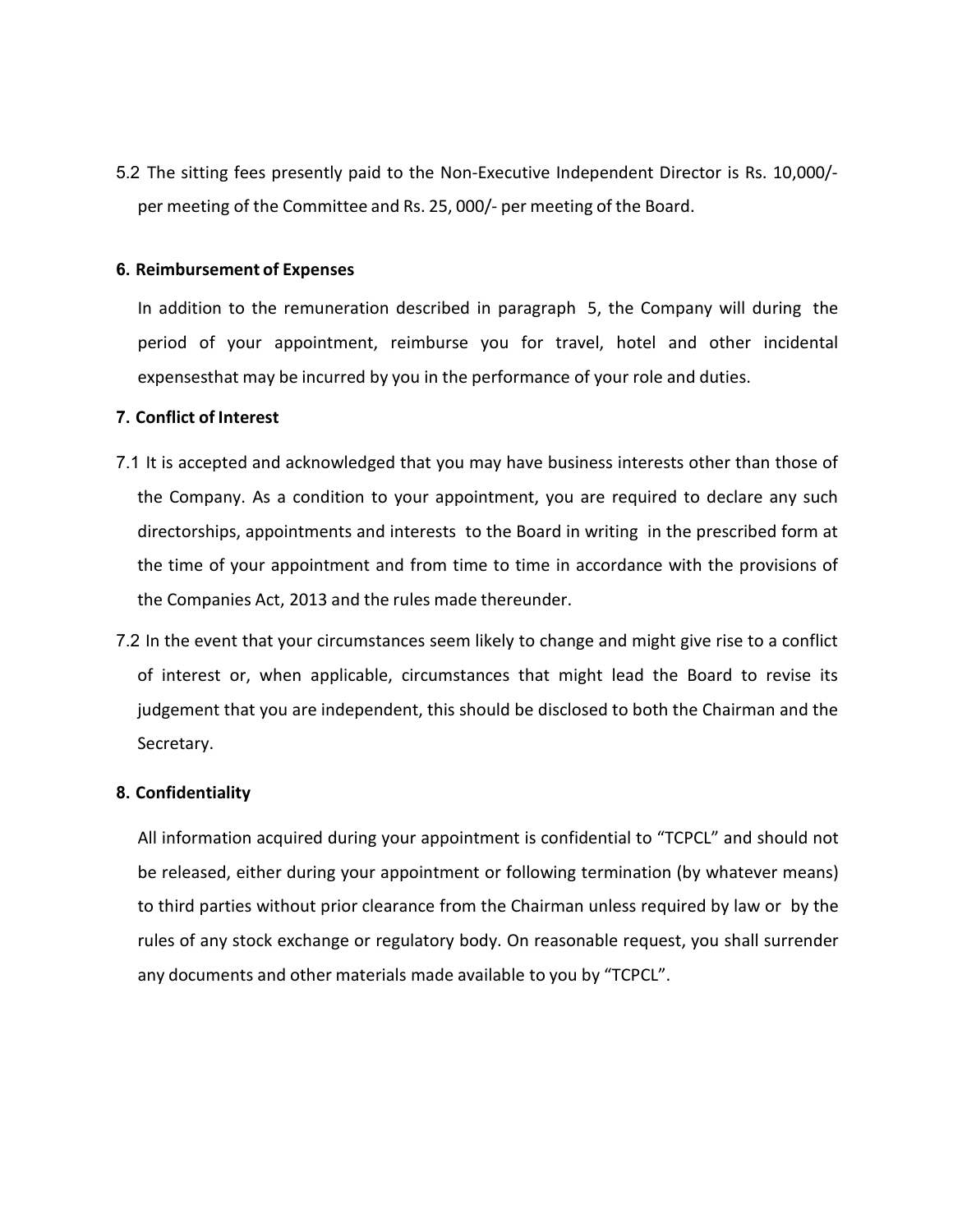Your attention is also drawn to the requirements under the applicable regulations and the<br>"TCPCL" Code of Conduct relating to the Prohibition of the Insider Trading of the securities<br>of "TCPCL". Consequently you are prohib Your attention is also drawn to the requirements under the applicable regulations and the "TCPCL" Code of Conduct relating to the Prohibition of the Insider Trading of the securities of "TCPCL". Consequently you are prohib Your attention is also drawn to the requirements under the applicable regulations and the<br>"TCPCL" Code of Conduct relating to the Prohibition of the Insider Trading of the securities<br>of "TCPCL". Consequently you are prohib Your attention is also drawn to the requirements under the applicable regulations and the<br>"TCPCL" Code of Conduct relating to the Prohibition of the Insider Trading of the securities<br>of "TCPCL". Consequently you are prohib Your attention is also drawn to the requirements under the applicable regulations and the "TCPCL" Code of Conduct relating to the Prohibition of the Insider Trading of the securities of "TCPCL". Consequently you are prohib Your attention is also drawn to the requirements under the applicable regulations and the "TCPCL" Code of Conduct relating to the Prohibition of the Insider Trading of the securities of "TCPCL". Consequently you are prohib Your attention is also drawn to the requirements under the applicable regulations and the "TCPCL" Code of Conduct relating to the Prohibition of the Insider Trading of the securities of "TCPCL". Consequently you are prohib Your attention is also drawn to the requirements under the applicable regulations and the<br>"TCPCL" Code of Conduct relating to the Prohibition of the Insider Trading of the securities<br>of "TCPCL". Consequently you are prohib Your attention is also drawn to the requirements under the applicable regulations and the<br>"TCPCL" Code of Conduct relating to the Prohibition of the Insider Trading of the securities<br>of "TCPCL". Consequently you are prohib Your attention is also drawn to the requirements under the applicable regulations and the<br>"TCPCL" Code of Conduct relating to the Prohibition of the Insider Trading of the securities<br>of "TCPCL". Consequently you are prohib "TCPCL" Code of Conduct relating to the Prohibition of the Insider Trading of the securities<br>of "TCPCL". Consequently you are prohibited in disclosing of any unpublished price<br>sensitive information of "TCPCL" and /or deali of "TCPCL". Consequently you are prohibited in disclosing of any unpublished price<br>sensitive information of "TCPCL" and /or dealing in the securities of "TCPCL", while in<br>possession of the unpublished price sensitive infor

## 9. Evaluation

sensitive information of "TCPCL" and /or dealing in the securities of "TCPCL", while in<br>possession of the unpublished price sensitive information of "TCPCL". You shall not buy,<br>sell or deal in the securities of "TCPCL" wit possession of the unpublished price sensitive information of "TCPCL". You shall not tell or deal in the securities of "TCPCL" without the requisite prior clearance from Company Secretary of "TCPCL" and in accordance with t Prohibition of the Insider Trading of the securities of "TCPCL".<br> **Evaluation**<br>
The Company has adopted a policy on Board Evaluation. The policy provides for evaluation<br>
of the Board, the Committees of the Board and indivi Evaluation<br>The Company has adopted a policy on Board Evaluation. The policy provides for evaluation<br>of the Board, the Committees of the Board and individual Directors, including the Chairman<br>of the Board. As per the Policy The Company has adopted a policy on Board Evaluation. The policy provides for evaluation<br>of the Board, the Committees of the Board and individual Directors, including the Chairman<br>of the Board. As per the Policy, the Compa of the Board, the Committees of the Board and individual Directors, including the Chairman<br>of the Board. As per the Policy, the Company will carry out an evaluation of the<br>performanceof the Board as a whole, Board Committe of the Board. As per the Policy, the Company will carry out an evaluation of the<br>performanceof the Board as a whole, Board Committees and Directors on an annual basis.<br>Your appointment and Re-appointment on the Board shall

## 10. Insurance

performanceof the Board as a whole, Board Committees and Directors on an annual basis.<br>
Your appointment and Re-appointment on the Board shall be subject to the outcome of<br>
the yearly evaluation process.<br>
Insurance<br>
"TCPCL Your appointment and Re-appointment on the Board shall be subject to the outcome of<br>the yearly evaluation process.<br>
Insurance<br>
"TCPCL" will take Directors' and Officers' liability insurance and it is intended that "TCPCL"<br>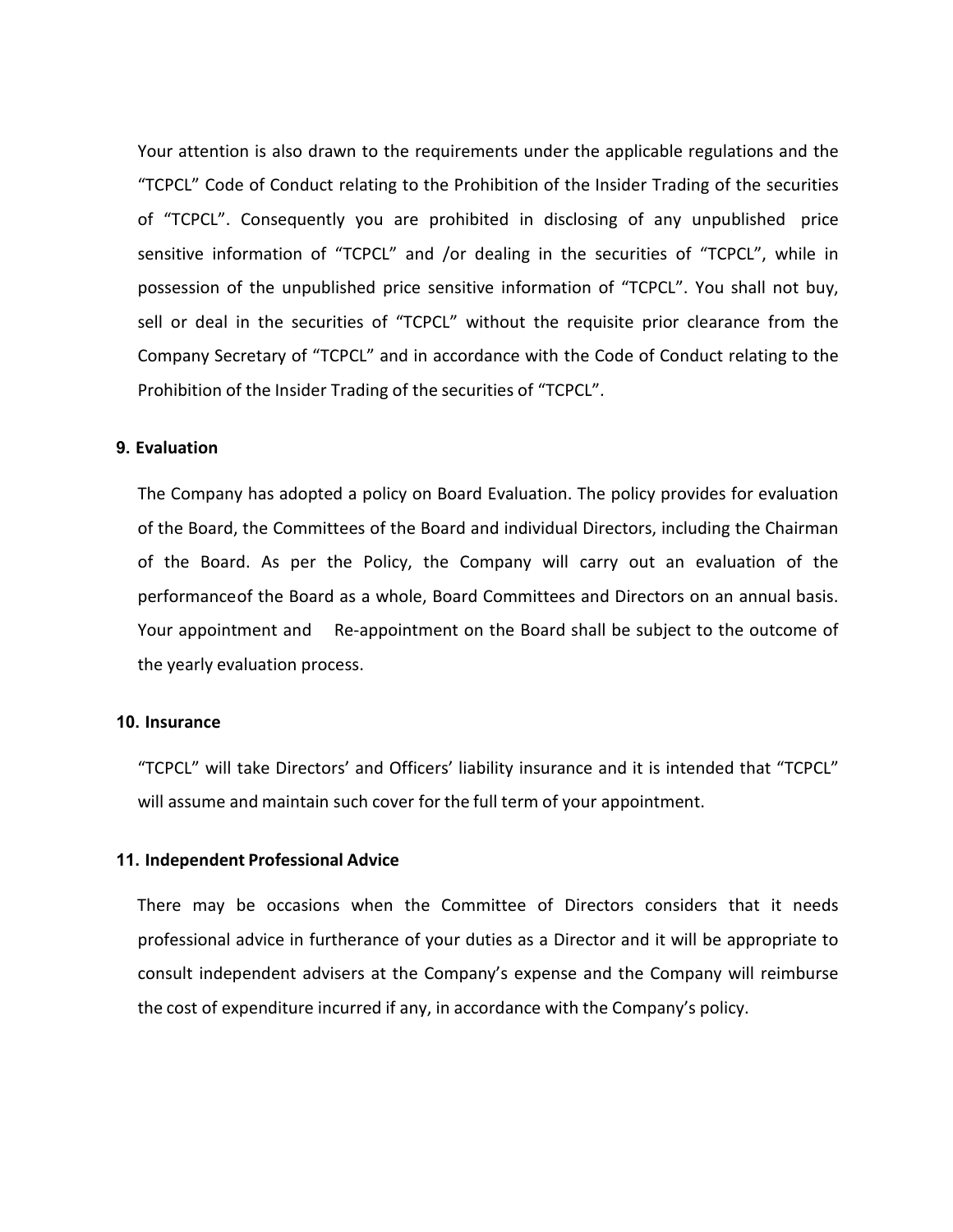12. Disclosure of Interest<br>
You are required to disclose your 'concern or interest' in any company or con<br>
bodes corporate, firms, or other Association of Individuals, which shall in<br>
shareholding in such manner in accorda **Disclosure of Interest**<br>You are required to disclose your 'concern or interest' in any company or companies or<br>bodes corporate, firms, or other Association of Individuals, which shall include the<br>shareholding in such mann **Disclosure of Interest**<br>
You are required to disclose your 'concern or interest' in any company or companies or<br>
bodes corporate, firms, or other Association of Individuals, which shall include the<br>
shareholding in such m Shareholding in such manner in accordance with the Companies or bodes corporate, firms, or other Association of Individuals, which shall include the shareholding in such manner in accordance with the Companies Act, 2013, t Disclosure of Interest<br>
You are required to disclose your 'concern or interest' in any company or companies or<br>
bodes corporate, firms, or other Association of Individuals, which shall include the<br>
shareholding in such man Disclosure of Interest<br>
You are required to disclose your 'concern or interest' in any company or companies or<br>
bodes corporate, firms, or other Association of Individuals, which shall include the<br>
shareholding in such man Disclosure of interest<br>You are required to disclose your 'concern or interest' in any company or companies or<br>odes corporate, firms, or other Association of Individuals, which shall include the<br>hareholding in such manner i required to disclose your 'concern or interest' in any company or companies or<br>rest corporate, firms, or other Association of Individuals, which shall include the<br>eholding in such manner in accordance with the Companies Ac closure of Interest<br>are required to disclose your 'concern or interest' in any company or companies or<br>s corporate, firms, or other Association of Individuals, which shall include the<br>eholding in such manner in accordance Four are required to disclose your 'concern or interest' in any company or companies or<br>ordes corporate, firms, or other Association of Individuals, which shall include the<br>hareholding in such manner in accordance with the ss corporate, firms, or other Association of Individuals, which shall include the<br>eholding in such manner in accordance with the Companies Act, 2013, the Rules made<br>e under and the Securities and Exchange Board of India (L

## 13. Termination

- 
- eholding in such manner in accordance with the Companies Act, 2013, the Rules made<br>e under and the Securities and Exchange Board of India (Listing Obligations and<br>osure Requirements) Regulations, 2015 ("SEBI LODR").<br>**Minat** e under and the Securities and Exchange Board of India (Listing Obligations and<br>osure Requirements) Regulations, 2015 ("SEBI LODR").<br>
Mination<br>
You may resign from your position at any time and should you wish to do so, yo Disclosure Requirements) Regulations, 2015 ("SEBI LODR").<br> **Termination**<br>
a. You may resign from your position at any time and should you wish to do so, you are<br>
requested to serve a reasonable written notice on the Board When mination<br>
You may resign from your position at any time and should you wish to do so, you are<br>
requested to serve a reasonable written notice on the Board and also inform the<br>
Registrar of Companies in prescribed form mination<br>
You may resign from your position at any time and should you wish to do so, you are<br>
requested to serve a reasonable written notice on the Board and also inform the<br>
Registrar of Companies in prescribed form.<br>
Co a. You may resign from your position at any time and should you wish to depresented to serve a reasonable written notice on the Board and also<br>Registrar of Companies in prescribed form.<br>b. Continuation of your appointment requested to serve a reasonable written notice on the Board and also inform the<br>Registrar of Companies in prescribed form.<br>D. Continuation of your appointment is contingent on your getting re-elected by the<br>shareholders in Registrar of Companies in prescribed form.<br>
b. Continuation of your appointment is contingent on your getting re-elected by the<br>
shareholders in accordance with provisions of Companies Act, 2013 and the Articles of<br>
Associ b. Continuation of your appointment is contingent on your getting<br>shareholders in accordance with provisions of Companies Act, 2013<br>Association of the Company, from time to time in force. You will not<br>compensation, if the shareholders in accordance with provisions of Companies Act, 2013 and the Articles of<br>Association of the Company, from time to time in force. You will not be entitled to the<br>compensation, if the shareholders do not re-elec
	- shareholders in accordance with provisions of Companies Act, 2013 and the Articles of<br>Association of the Company, from time to time in force. You will not be entitled to the<br>compensation, if the shareholders do not re-elec c. Your appointment may also be terminated in accordance with<br>Companies Act, 2013 and rules made there under and the Artic<br>the Company from time to time in force.<br>**Governing Law**<br>This appointment is governed by and will be C. Total appointment may also be cerminated in accordance with<br>Companies Act, 2013 and rules made there under and the Article<br>the Company from time to time in force.<br>Governing Law<br>This appointment is governed by and will b

Companies Act, 2013 and rules made there under and the Articles of the Company from time to time in force.<br> **Governing Law**<br>
This appointment is governed by and will be interpreted in accordance with t<br>
and subject to the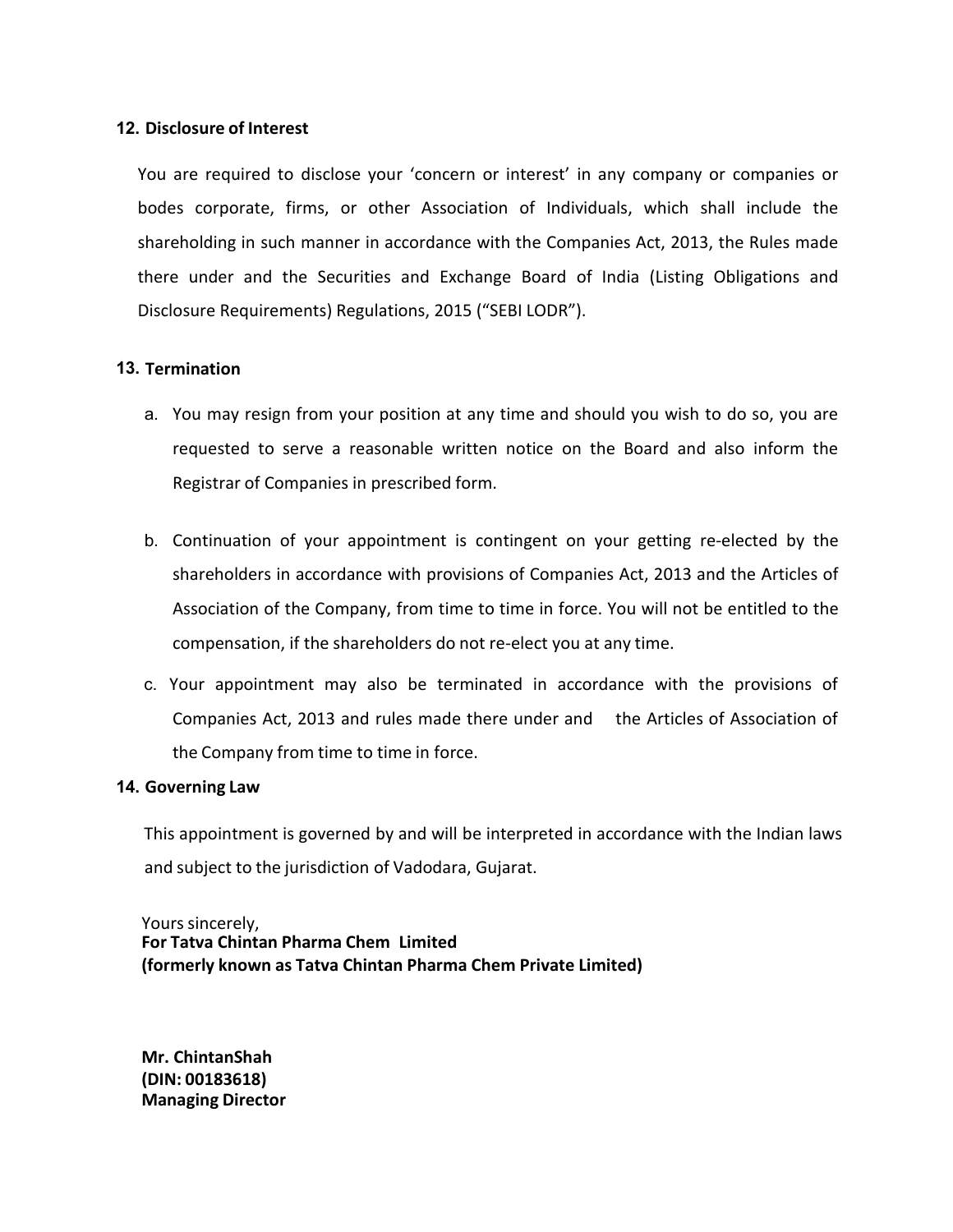# Annexure:A

Annexure:A<br>Schedule IV of Companies Act,<br>2013[See section 149(8)]<br>CODE FOR INDEPENDENT DIRECTORS<br>The Code is a guide to professional conduct for independent directors. Adherence to the Annexure:A<br>
Schedule IV of Companies Act,<br>
2013[See section 149(8)]<br> **CODE FOR INDEPENDENT DIRECTORS**<br>
The Code is a guide to professional conduct for independent directors. Adheret<br>
standards by independent directors and Annexure:A<br>
Schedule IV of Companies Act,<br>
2013[See section 149(8)]<br>
CODE FOR INDEPENDENT DIRECTORS<br>
The Code is a guide to professional conduct for independent directors. Adherence to t<br>
standards by independent directors Annexure:A<br>
Schedule IV of Companies Act,<br>
2013[See section 149(8)]<br> **CODE FOR INDEPENDENT DIRECTORS**<br>
The Code is a guide to professional conduct for independent directors. Adherence to these<br>
standards by independent dir **Schedule IV of Companies Act,<br>2013[See section 149(8)]**<br>**CODE FOR INDEPENDENT DIRECTORS**<br>The Code is a guide to professional conduct for independent directors. Adherence to these<br>standards by independent directors and ful Annexure:A<br>
Schedule IV of Companies Act,<br>
2013[See section 149(8)]<br> **CODE FOR INDEPENDENT DIRECTORS**<br>
The Code is a guide to professional conduct for independent directors. Adherence to these<br>
standards by independent dir **Annexure:A**<br>Schedule IV of Companies Act,<br>2013[See section 149(8)]<br>**CODE FOR INDEPENDENT DIRECTORS**<br>The Code is a guide to professional conduct for independent directors. Adherence to these<br>standards by independent direct Annexure:A<br>
Schedule IV of Companies Act,<br>
2013[See section 149(8)]<br>
CODE FOR INDEPENDENT DIRECTORS<br>
The Code is a guide to professional conduct for independent directors. Adherence to t<br>
standards by independent directors **Schedule IV of Companies Act,<br>
2013[See section 149(8)]**<br> **CODE FOR INDEPENDENT DIRECTORS**<br>
The Code is a guide to professional conduct for independent directors. Adherence to<br>
Its Code is a guide to professional conduct **Annexure:A**<br> **Annexure:A**<br>
2013[See section 149(8)]<br> **CODE FOR INDEPENDENT DIRECTORS**<br>
The Code is a guide to professional conduct for independent directors. Adherence to these<br>
standards by independent directors and fulf **Annexure:A**<br> **Schedule IV of Companies Act,**<br> **2013[See section 149(8)]**<br> **CODE FOR INDEPENDENT DIRECTORS**<br>
The Code is a guide to professional conduct for independent directors. Adherence to these<br>
standards by independe Annexure:A<br>
2013[See section 149(8)]<br>
200E FOR INDEPENDENT DIRECTORS<br>
The Code is a guide to professional conduct for independent directors. Adherence to these<br>
atstandards by independent directors and fulfilment of their Schedule IV of Companies Act,<br>2013[See section 149(8)]<br> **CODE FOR INDEPENDENT DIRECTORS**<br>
The Code is a guide to professional conduct for independent directors. Adherence to these<br>
standards by independent directors and fu 2013(See section 149(8)]<br> **CODE FOR INDEPENDENT DIRECTORS**<br>
The Code is a guide to professional conduct for independent directors. Adherence to these<br>
standards by independent directors and fulfilment of their responsibili CODE FOR INDEPENDENT DIRECTORS<br>The Code is a guide to professional conduct for independent directors. Adherence to these<br>trandards by independent directors and fulfilment of their responsibilities in a professional and<br>fai The Code is a guide to professional conduct for independent directors. Adherence to these<br>standards by independent directors and fulfilment of their responsibilities in a professional and<br>faithful manner will promote confi Ine Code is a guide to proressional conduct for independent directors. Adherence to these<br>tstandards by independent directors and fulfilment of their responsibilities in a professional and<br>faithful manner will promote conf standards by independent directors and fultilment of their responsibilities<br>faithful manner will promote confidence of the investment community,<br>faintful manner will promote confidence of the investment community,<br>Guidelin faithful manner will promote confidence of the investment community, particularly minority<br>shareholders, regulators and companies in the institution of independent directors.<br>An independent director shall:<br>1) uphold ethica

decision shareholders, regulators and companies in the institution of independent directors.<br>Guidelines of professional conduct:<br>An independent director shall:<br>2) act objectively and constructively while exercising his duties;<br>3) e Guidelines of professional conduct:<br>
An independent director shall:<br>
2) uphold ethical standards of integrity and probity;<br>
2) act objectively and constructively while exercising his duties;<br>
3) exercise his responsibiliti An independent director shall:<br>2) uphold ethical standards of integrity and probity;<br>2) act objectively while exercising his duties;<br>3) exercise his responsibilities in a bona fide manner in the interest of the company;<br>3) 1) uphold ethical standards of integrity and probity;<br>2) act objectively and constructively while exercising his duties:<br>3) exercise his responsibilities in a bona fide manner in the interest of the company;<br>4) devote suff

making;

independentjudgment

independent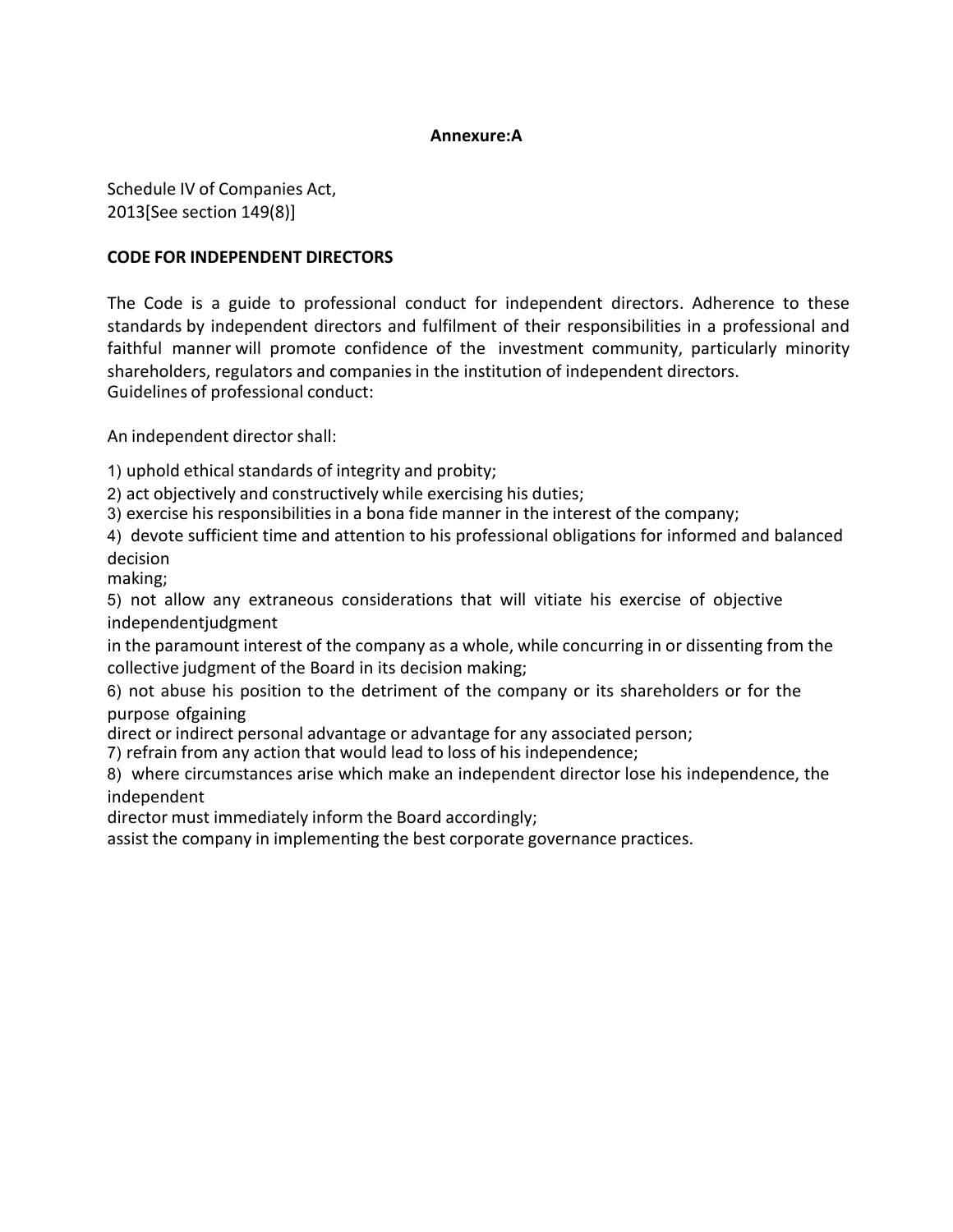II. Role and functions:<br>The independent directors shall:<br>1) help in bringing an independent judgment to bear on the Board's deliberation<br>issuesof strategy, performance, risk management, resources, key appointments<br>conduct; II. Role and functions:<br>The independent directors shall:<br>1) help in bringing an independent judgment to bear on the Board's deliberations especially o<br>issuesof strategy, performance, risk management, resources, key appoint II. Role and functions:<br>1) help in bringing an independent judgment to bear on the Board's deliberations especially on<br>1) help in bringing an independent judgment to bear on the Board's deliberations especially on<br>issuesof II. Role and functions:<br>The independent directors shall:<br>1) help in bringing an independent judgment to bear on the Board's deliberations especially on<br>issuesof strategy, performance, risk management, resources, key appoin conduct; II. Role and functions:<br>2) help in bringing an independent judgment to bear on the Board's deliberations especially on<br>3) help in bringing an independent judgment to bear on the Board's deliberations especially on<br>3) bring II. Role and functions:<br>The independent directors shall:<br>1) help in bringing an independent judgment to bear on the Board's deliberations especially on<br>1) scrutinize in strategy, performance, risk management, resources, ke 1). Role and functions:<br>
1). Relia and functions chall:<br>
1) help in bringing an independent judgment to bear on the Board's deliberations especially on<br>
1) help in bringing an independent judgment, resources, key appointme ll. Role and functions:<br>The independent directors shall:<br>1) help in bringing an independent judgment to bear on the Board's deliberations especially on<br>1) help in bringing an independent judgment, resources, key appointmen

II. Role and functions:<br>The independent directors shall:<br>1) help in bringing an independent judgment to bear on the Board's deliberations especially<br>1) shelp in bringing an independence, risk management, resources, key app

II. Role and functions:<br>The independent directors shall:<br>
1) slelp in bringing an independent judgment to bear on the Board's deliberations especially on<br>
1) secosis of strategy, performance, risk management, resources, ke II. Role and functions:<br>
II. Role and functions:<br>
The independent directors shall:<br>
1) help in bringing an independent judgment to bear on the Board's deliberations especially on<br>
1) help in bringing an independent judgmen II. Role and functions:<br>
The independent directors shall:<br>
1) elep in bringing an independent judgment to bear on the Board's deliberations especially on<br>
1) sciences fartacey, performance, risk management, resources, key II. Role and functions:<br>
The independent directors shall:<br>
1) help in bringing an independent judgment to bear on the Board's deliberations especially on<br>
conduct;<br>
conduct;<br>
conduct;<br>
conduct;<br>
conduct;<br>
2) string an obje II. Role and functions:<br>The independent directors shall:<br>1) help in bringing an independent judgment to bear on the Board's deliberations especially on<br>conduct;<br>2) bring an objective view in the evaluation of the performan II. Role and functions:<br>The independent directors shall:<br>The independent directors shall:<br>1) help in bringing an independent judgment to bear on the Board's deliberations especially on<br>5) cring an objective view in the eva II. Role and functions:<br>The independent directors shall:<br>1) help in bringing an independent judgment to bear on the Board's deliberations especially on<br>1) help in bringing an independent judgment to bear on the Board's del 1) help in bringing an independent judgment to bear on the Board's deliberations especially of sisuesof strategy, performance, risk management, resources, key appointments and standards conduct;<br>conduction and bjective vie issuesof strategy, performance, risk management, resources, key appointments and standards of<br>conduct;<br>2) uning an objective view in the evaluation of the performance of board and management;<br>2) scrutinize the performance conduct;<br>2) bring an objective view in the evaluation of the performance of board and management;<br>2) scrutinize the performance of management in meeting agreed goals and objectives and<br>3) scrutinize the performance;<br>4) sat 2) bring an objective view in the evaluation of the performance of board and management;<br>3) scrutinize the performance of management in meeting agreed goals and objectives and<br>3) satisfy themselves on the integrity of fina 3) scrutinize the performance of management in meeting agreed goals and objectives and<br>4) satisfy themselves on the integrity of financial information and that financial controls and the<br>4) satisfy themselves on the integr 4) satisfy themselves on the integrity of financial information and that financial controls and the<br>systems of risk management are robust and defensible;<br>5) safeguard the interests of all stakeholders, particularly the min systems of risk management are robust and defensible;<br>
5) safeguard the interests of all stakeholders, particularly the minority sh<br>
6) balance the conflicting interest of the stakeholders;<br>
7) determine appropriate levels 5) safeguard the interests of all stakeholders, particularly the minority shareholders;<br>
6) balance the conflicting interest of the stakeholders;<br>
7) determine appropriate levels of remuneration of executive directors, key 6) balance the conflicting interest of the stakeholders;<br>7) determine appropriate levels of remuneration of executive directors, key managerial<br>personnel and senior management and have a prime role in appointing and where personnel and senior management and have a prime role in appointing and where necessary<br>recommend removal ofexecutive directors, key managerial personnel and senior management;<br>Robusties and arbitrate in the interest of th

III. Duties:

company; recommend removal ofexecutive directors, key managerial personnel and ser<br>8) moderate and arbitrate in the interest of the company as a whole, in situat<br>betweenmanagement and shareholder's interest.<br>III. Duties:<br>The indepe 8) moderate and arbitrate in the interest of the company as a whole, in situations of conflict<br>the betweenmanagement and shareholder's interest.<br>The independent directors shall:<br>The independent directors shall:<br>Annowledge betweenmanagement and shareholder's interest.<br>
III. Duties:<br>
The independent directors shall:<br>
The independent directors shall:<br>
2) seek appropriate induction and regularly update and refresh their skills,<br>
knowledge andfa III. Duties:<br>The independent directors shall:<br>1) undertake appropriate induction and regularly update and refresh their skills,<br>2) seek appropriate clarification or amplification of information and, where necessary, take a 1) undertake appropriate induction and regularly update and refresh their skills,<br>8) undertake appropriate induction and regularly update and refresh their skills,<br>2) seek appropriate professional advice and opinion of out 2) seek appropriate clarification or amplification of information and, where necessary, take and<br>followappropriate professional advice and opinion of outside experts at the expense of the<br>company;<br>3) strive to attend all m

followappropriate professional advice and opinion of outside experts at the expense of the<br>company;<br>3) strive to attend all meetings of the Board of Directors and of the Board committees of which<br>he is amember;<br>3) particip 3) strive to attend all meetings of the Board of Directors and of the Board committees of which the is amember;<br>4) participate constructively and actively in the committees of the Board in which they are<br>4) participate con he is amember;<br>4) participate constructively and actively in the committees of the Board in which they are<br>chairpersons or members; strive to attend the general meetings of the company;<br>6) where they have concerns about th

operates;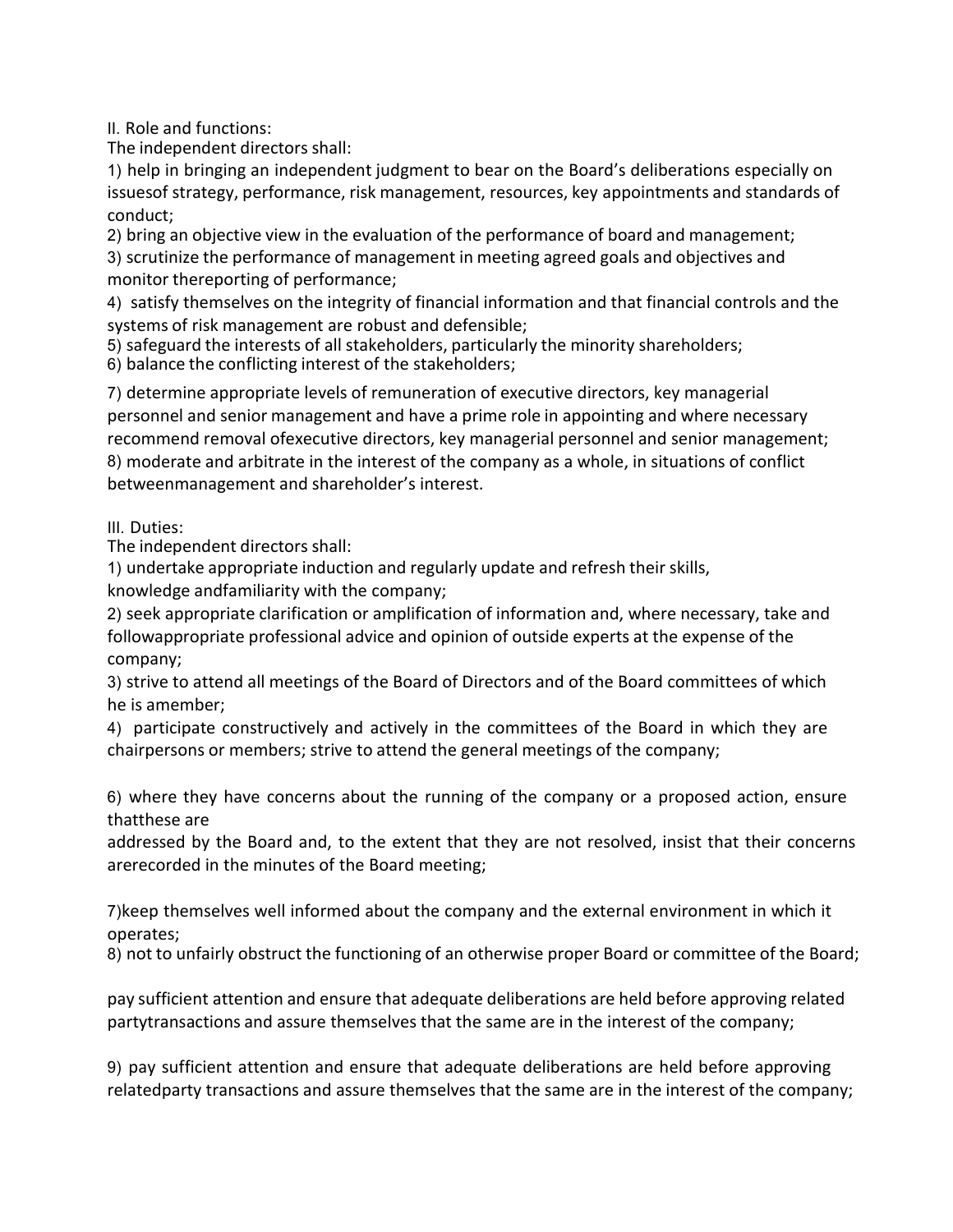10) ascertain and ensure that the company has an adequate and functional vigil mechanism<br>and toensure<br>that the interests of a person who uses such mechanism are not prejudicially affected on account<br>ofsuch use;<br>11) renort 10) ascertain and ensure that the company has an adequate and function<br>and toensure<br>that the interests of a person who uses such mechanism are not prejudio<br>ofsuch use;<br>11) report concerns about unethical behaviour, actual 10) ascertain and ensure that the company has an adequate and functional vigil mechanism<br>and toensure<br>that the interests of a person who uses such mechanism are not prejudicially affected on account<br>ofsuch use;<br>11) report 10) ascertain and ensure that the company has an adequate and functional vigil mechanism<br>and toensure<br>that the interests of a person who uses such mechanism are not prejudicially affected on account<br>ofsuch use;<br>11) report 10) ascertain and ensure that the company has an adequate and functional vigil mechanism<br>and toensure<br>that the interests of a person who uses such mechanism are not prejudicially affected on account<br>of such use;<br>11) report

(a) ascertain and ensure that the company has an adequate and function<br>and toensure<br>that the interests of a person who uses such mechanism are not prejudicial<br>of such use;<br>(1) report concerns about unethical behaviour, act

10) ascertain and ensure that the company has an adequate and functional vigil mechanism<br>and toensure<br>that the interests of a person who uses such mechanism are not prejudicially affected on account<br>ofsuch use;<br>11) report 10) ascertain and ensure that the company has an adequate and functional vigil mechanism<br>and toensure<br>that the interests of a person who uses such mechanism are not prejudicially affected on account<br>ofsuch use;<br>11) report 10) ascertain and ensure that the company has an adequate and functional vigil mechanism<br>and toensure<br>disclose confidential information and the interests of a person who uses such mechanism are not prejudicially affected o 10) ascertain and ensure that the company has an adequate and functional vigil mechanism<br>and toensure<br>that the interests of a person who uses such mechanism are not prejudicially affected on account<br>ofsuch use;<br>11) report 10) ascertain and ensure that the company has an adequate and functional vigil mechanism<br>and toensure<br>distribute interests of a person who uses such mechanism are not prejudicially affected on account<br>ofsuch use;<br>11) repor

10) ascertain and ensure that the company has an adequate and functional vigital<br>that the interests of a person who uses such mechanism are not prejudicially affect<br>of such use;<br>of such use;<br>11) report concerns about uneth 10) assettain and ensure that the company has an adequate and intuitional vign interianism<br>and toensure<br>that the interests of a person who uses such mechanism are not prejudicially affected on account<br>ofsuch use;<br>11) repor and coensure<br>that the interests of a person who uses such mechanism are not prejudicially affected on account<br>ofsuch use;<br>11) report concerns about unethical behaviour, actual or suspected fraud or violation of the<br>company trat the interests or a person wino uses such mechanism are not prejudically arected on account<br>of such use;<br>11) report concerns about unethical behaviour, actual or suspected fraud or violation of the<br>company'scode of con olsuch use;<br>
11) report concerns about unethical behaviour, actual or suspected fraud or violation of the<br>
21) acting within his authority, assist in protecting the legitimate interests of the<br>
22) acting within his author 11 yeport conterns about unetrinat be independent director company's code of conduct or ethics policy;<br>21 acting within his authority, assist in protecting the legitimate interests of the<br>company, shareholders and its empl company scoue or conduct or etnics pointy;<br>12) acting within his authority, assist in protecting the legitimate inter<br>company,shareholders and its employees;<br>13) not disclose confidential information, including commercial

12) acturg within in slauthorry, assist in protecting the legitimate interests or the<br>20) anot disclose confidential information, including commercial secrets, technologies,<br>3) and disclose confidential information, includ company,sharenoiders and its employees;<br>13) not disclose confidential information, including commercial secrets, technologies,<br>advertising andsales promotion plans, unpublished price sensitive information, unless such<br>disc 13) not disclose confidential information, including commercial secrets, technologies,<br>advertising andsales promotion plans, unpublished price sensitive information, unless such<br>disclosure is expressly approved by the Boar 13) not disclose continential information, including commercial secrets, technologies,<br>advertising andsales promotion plans, unpublished price sensitive information, unless such<br>disclosure is expressly approved by the Boar management.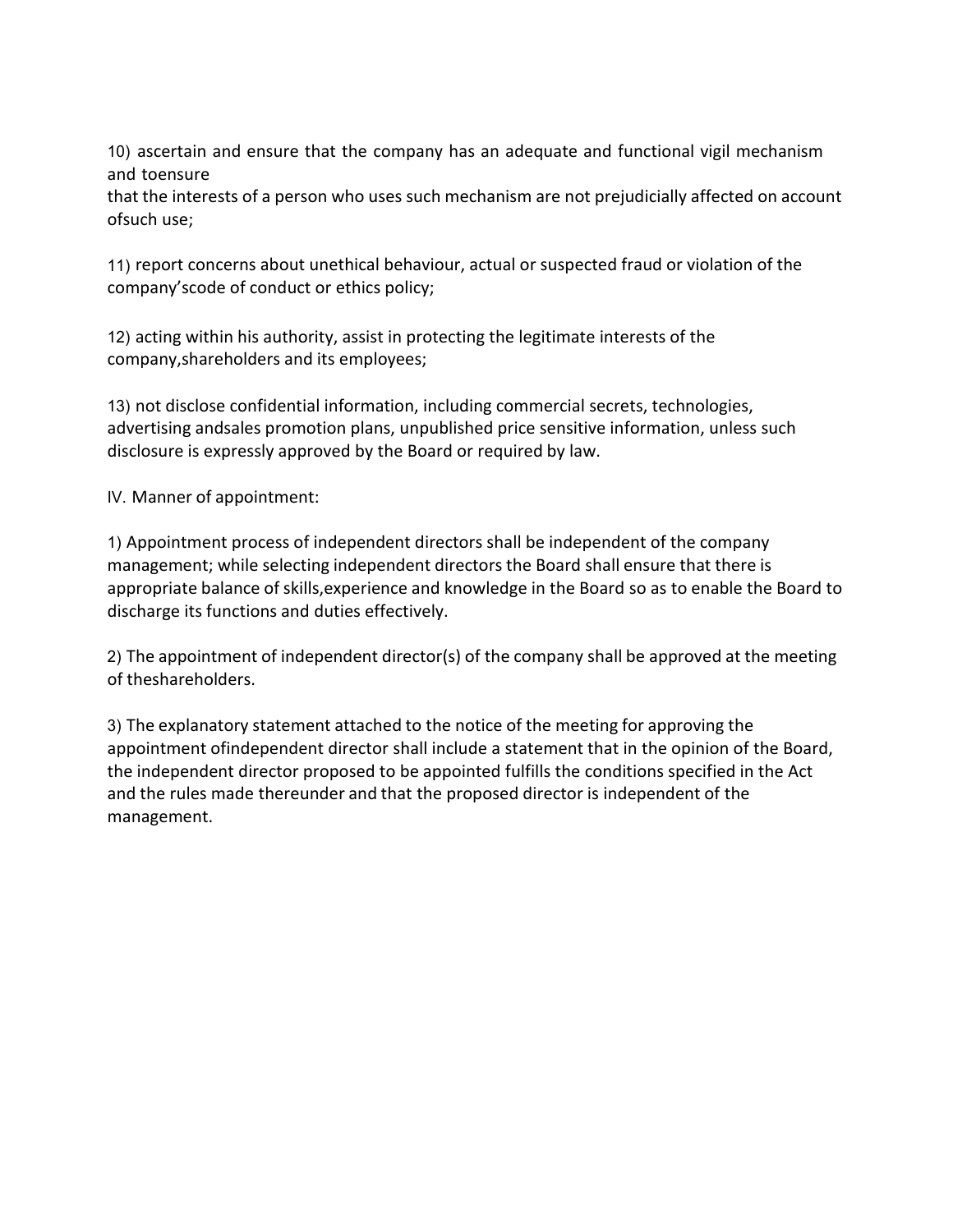4) The appointment of independent directors shall be formalized through a letter of<br>appointment, which shall set out:<br>a.the term of appointment;<br>b. the expectation of the Board from the appointed director: the Board-level 4) The appointment of independent directors shall be formalized through a letter of<br>appointment,which shall set out:<br>a.the term of appointment;<br>b. the expectation of the Board from the appointed director; the Board-level c

4) The appointment of independent directors shall be formalized through a letter<br>appointment,which shall set out:<br>a.the term of appointment;<br>b. the expectation of the Board from the appointed director; the Board-level com<br>

4) The appointment of independent directors shall be formalized through a letter of<br>appointment,which shall set out:<br>a.the term of appointment;<br>b. the expectation of the Board from the appointed director; the Board-level c 4) The appointment of independent directors shall be formalized through a letter of<br>appointment,which shall set out:<br>a.the term of appointment;<br>b. the expectation of the Board from the appointed director; the Board-level c 4) The appointment of independent directors shall be formalized through a letter of<br>appointment,which shall set out:<br>a.the term of appointment;<br>b. the expectation of the Board from the appointed director; the Board-level c 4) The appointment of independent directors shall be formalized through a letter of<br>appointment,which shall set out:<br>a.the term of appointment;<br>b. the expectation of the Board from the appointed director; the Board-level c 4) The appointment of independent directors shall be formalized through a letter of<br>appointment,which shall set out:<br>a.the term of appointment;<br>b. the expectation of the Board from the appointed director; the Board-level c 4) The appointment of independent directors shall be formalized through a letter of<br>appointment,which shall set out:<br>a. the term of appointment;<br>b. the flexion of the Board from the appointed director; the Board-level comm

4) The appointment of independent directors shall be formalized through a letter of<br>appointment,which shall set out:<br>a.the term of appointment;<br>b. the expectation of the Board from the appointed director; the Board-level c 4) The appointment of independent directors shall be formalized through a letter of<br>appointment,which shall set out:<br>a.the term of appointment;<br>h. the expectation of the Board from the appointed director; the Board-level c a, the term of appointment, shall set out:<br>
a. the term of appointment;<br>
b. the expectation of the Board from the appointed director; the Board-level committee(s) in<br>
which thedirector is expected to serve and its tasks;<br> a.the term of appointment;<br>b. the expectation of the Board from the appointed director; the Board-level committee(s) in<br>which thedirector is expected to serve and its tasks;<br>c. the fiduciary duties that come with such an a hours. which thedirector is expected to serve and its tasks;<br>
c. the fiduciary duties that come with such an appointment along with accompanying liabilities;<br>
d. provision for Directors and Officers (D and O) insurance, if any;<br> non-metal of the present and term with such an appointment along with accompanying<br>d. provision for Directors and Officers (D and O) insurance, if any;<br>e. the Code of Business Ethics that the company expects its directors e. the Code of Business Ethics that the company expects its directors and employees to follow;<br>f. the list of actions that a director should not do while functioning as such in the company; and<br>g. the remuneration, mention mantre enter and the method interact the statement of expenses for particle<br>in the Boards and other meetings and profit related commission, if any.<br>5) The terms and conditions of appointment of independent directors shall 1) The terms and conditions of an independent director shall be open for the residence or removal or removal of an independent directors shall be open for inspection at the registered office of the company by any member du

V. Re-appointment:

evaluation.

provided to the metallical section of appointment of independent directors shall be open for<br>inspection at the registered office of the company by any member during normal business<br>hours.<br>B) The terms and conditions of app essign strange and conditions of experiment of independent directors shall also be posted<br>an inspection atthe registered office of the company by any member during normal business<br>bours.<br>6) The terms and conditions of appo replaced by a new independent director shall also be posted<br>on the company's website.<br>V. Re-appointment:<br>V. Re-appointment:<br>The re-appointment:<br>The re-appointment of independent director shall be on the basis of report of eighty different and conditions of appointment of independent directors shall also be posted<br>on the<br>company's website.<br>V. Re-appointment:<br>The re-appointment:<br>The re-appointment of independent director shall be on the basis b) I ne terms and conductions of appointment of independent directors shall also be posted<br>
2). Re-appointment:<br>
The re-appointment:<br>
The re-appointment:<br>
The respontance evaluation.<br>
2) The resignation or removal:<br>
3) The on the<br>company's website.<br>The re-appointment of independent director shall be on the basis of report of performance<br>evaluation.<br>VI. Resignation or removal of an independent director shall be in the same manner as is<br>provid V. Re-appointment:<br>The re-appointment of independent director shall be on the basis of report of performance<br>evaluation.<br>1) The resignation or removal:<br>1) The resignation or removal of an independent director shall be in t